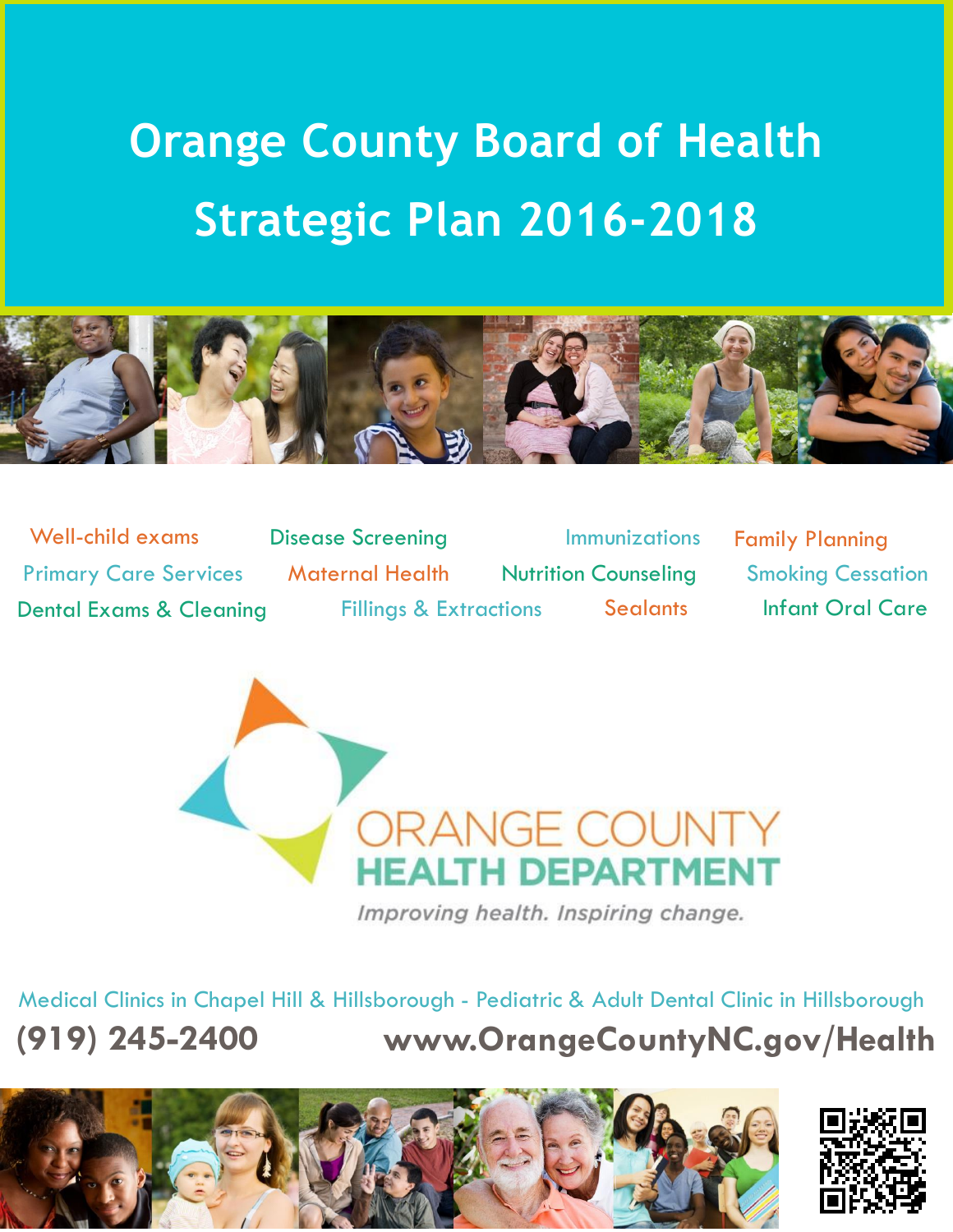## **Orange County Board of Health Strategic Plan 2016-2018**

## *Charge*

**The Board of Health is the primary policy-making and adjudicatory body for the Health Department. It is charged to protect and promote the public health of Orange County. Every two years, the Board of Health establishes a new strategic plan based on community health priorities and research on policies proven to improve community and individual health.**

## *Contents*

#### **Introduction**

#### **Priority: Social Determinants of Health Pg. 5 Pg. 5**

Focus Area #1: Serve as a catalyst and advocate for health outcomes in the Family Success Alliance.  $\mathbf{\ddot{\times}}$  Focus Area #2: Advocate for and pursue policies and practices aimed at improving access to care, with a focus on cultural and language barriers to access.

#### **Priority: Physical Activity & Nutrition Pg.** 6

- $\mathbf{\ddot{R}}$  Focus Area #1: Advocate for and pursue policies, practices, and partnerships aimed at increasing access to healthy foods and safe places for physical activity.
	- Focus Area #2: Advocate for and pursue evidence-based policies, practices, and partnerships that increase physical activity and improve nutrition in schools.

#### **Priority:** *Substance Abuse & Mental Health* **Pgs. 7-8**

- Focus Area  $#1$ : Serve as a catalyst and advocate for policies and practices that promote integrated care in the Orange County Health Department and other medical providers in the county.
	- Focus Area #2: Advocate for and pursue policies, practices, and partnerships that improve substance abuse and mental health services in Orange County, especially to vulnerable populations such as the homeless and those connected with the criminal justice system.

#### **Engagement Pg. 8**

Focus Area #1: Actively engage with local government, advisory boards, and the community on Board of Health strategic plan priority areas.

#### **Timeline Pg. 9**

### **Pgs. 1-4**

2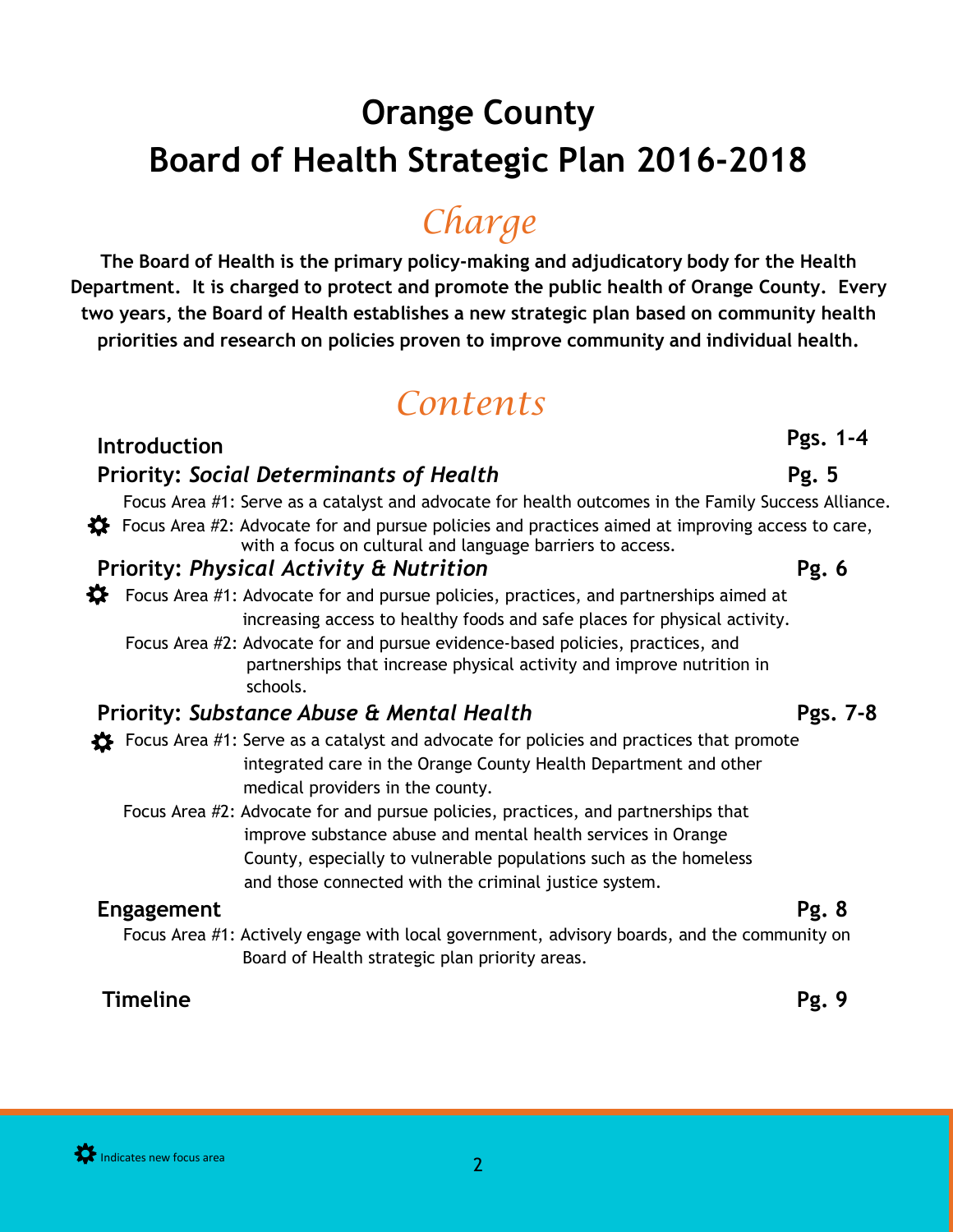### *Introduction*

Every four years the Orange County Board of Health commissions a Community Health Assessment (CHA) to identify pressing and emerging community health issues. The latest Community Health Assessment was completed in December of 2015. As in years past, the Board adopted the community's top three health priorities from the CHA to focus the Board's next policy-focused Strategic Plan.

The three priorities: *1) Social Determinants of Health*; *2) Physical Activity & Nutrition* and *3) Substance Abuse & Mental Health* were the community's top three health priorities. More detailed information on the most recent CHA is available on the Health Department website [here.](http://www.orangecountync.gov/departments/health/publicationsDoc.php)

To oversee the work of this extremely ambitious Strategic Plan, the Board of Health has three oversight committees—one for each priority—that meet regularly to ensure action steps and deliverables meet the deadlines established in the plan.

### *2014—2016 Strategic Plan Highlights*

#### *Full report accessible on Board of [Health website](http://www.orangecountync.gov/departments/health/board_of_health.php)*

#### **Access to Care**

- Active participation by Board of Health Chair, Liska Lackey, as the Vice-Chair of the Family Success Alliance
- Two successful years of OCHD Innovation Grants, with a record number of applicants (24) during the 2016 Innovation Grant Cycle. Projects from 2015-2016 included:
	- Food safety quick reference cards
	- Video Remote Interpretation (VRI) equipment and software
	- Feasibility study of Uber and other ride-sharing apps for community transportation
	- Development of new Environmental Health tools for septic tank lid lifting

#### **Substance Abuse & Mental Health**

- Trained and equipped over 161 first responders with naloxone, including the first law enforcement agency in North Carolina to deploy naloxone
- Established the Orange County Safe Syringe Initiative
- Completed a gap analysis of mental health and the criminal justice system in Orange County

#### **Child & Family Obesity**

- Regular Health Department participation on the Transportation Advisory Board
- Provision of technical assistance, in partnership with the NAP SACC team, for two childcare centers to successfully complete the new online GO NAP SACC tool and improve physical activity and nutrition practices
- \* Partnered with Orange County Schools to identify equipment needed to increase breakfast participation at elementary schools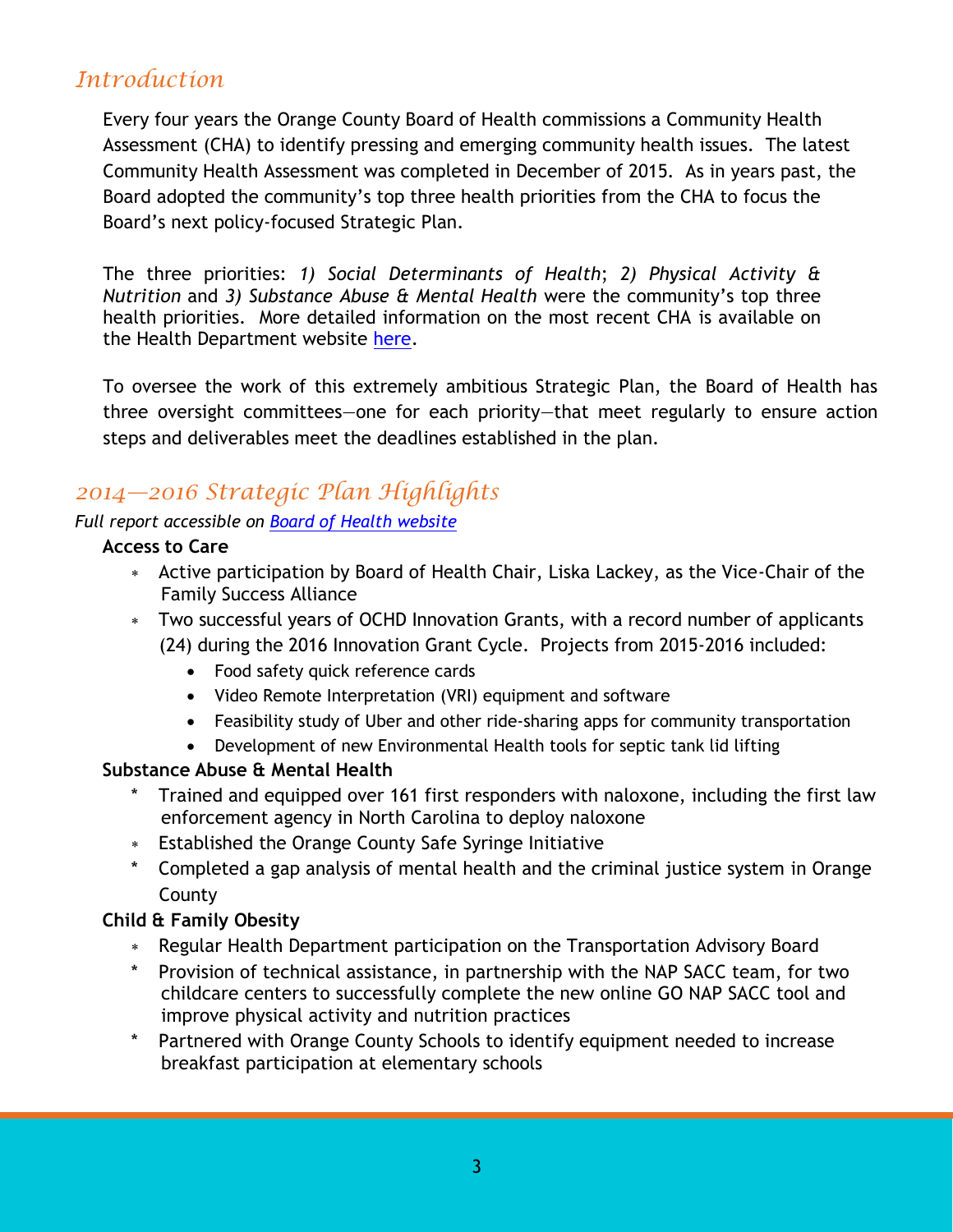#### *Strategic Planning in Context*

The Board of Health Strategic plan is situated in a broader context of purposeful planning and actions that provide the Board, Health Department staff, and the Orange County community with a clear picture of local health goals, plans and strategies to achieve these goals, and the measures used to monitor progress. These plans not only communicate how we will address the community's health priorities, but also how our values as an organization drive our work.

Current strategic plans focus on three different levels of impact: population, service, and workplace priorities. Population priorities focus on policies and programs that improve the health of the Orange County population. The Board of Health Strategic Plan focuses on population level impact through policy. Service priorities focus on improving the services provided by the OCHD. Workplace priorities focus on improving the OCHD workforce and the working environment.

#### **Population Priorities**

[Board of Health Strategic Plan](http://www.orangecountync.gov/departments/health/strategic_plan.php) **& [Community Health Assessment](http://www.orangecountync.gov/departments/health/publicationsDoc.php)** Physical Activity & Nutrition Substance Abuse & Mental Health Social Determinants of Health **Service Priorities**





**OCHD Vision Plan**  Environment Technology



#### Engagement **Workplace Priorities Workplace Priorities**

**OCHD Internal Strategic Plan** Staff Recognition Organizational Enlightenment Advancement Opportunities

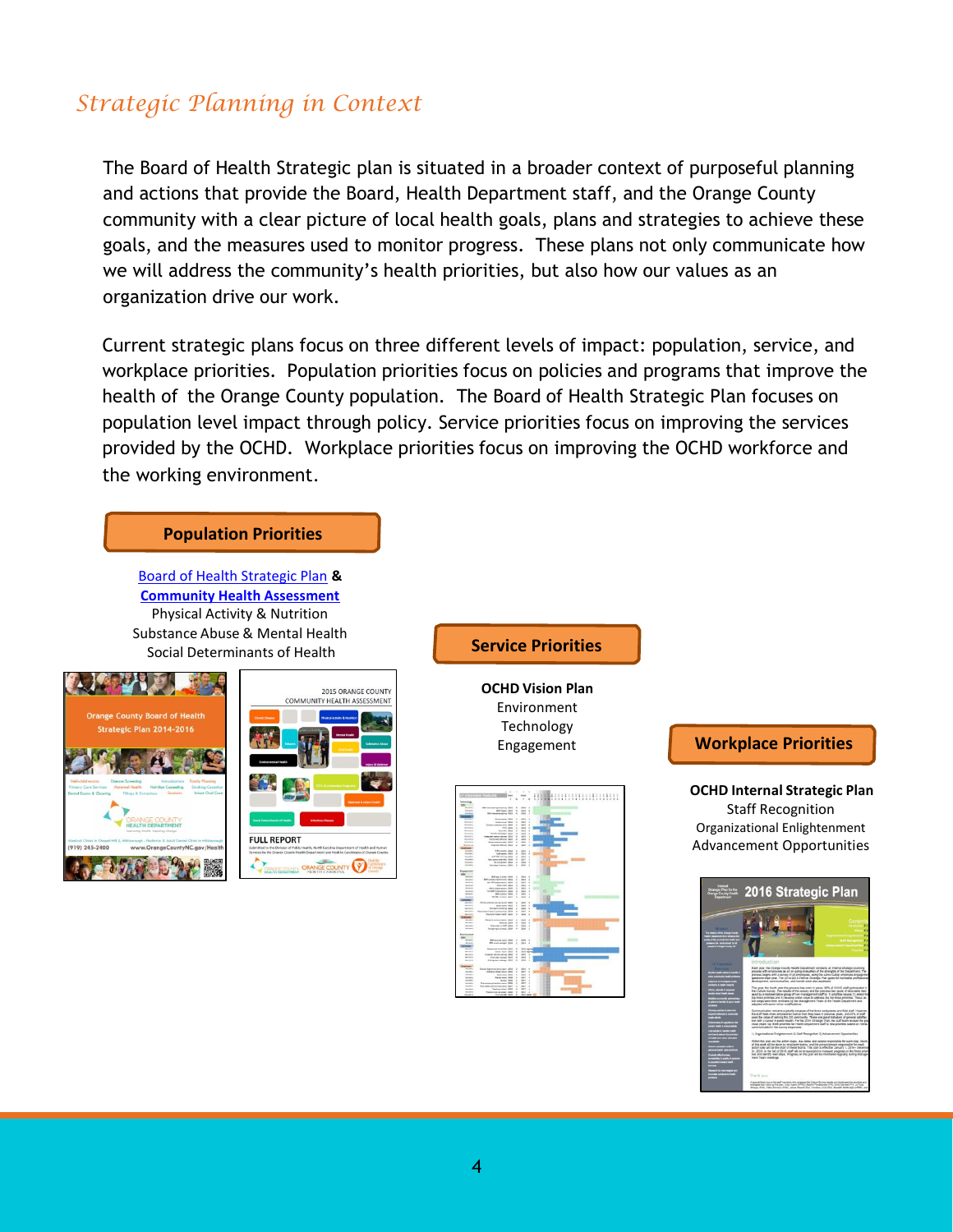### *Priority: Social Determinants of Health*

Health is much more than what happens within the walls of a clinic or hospital. Health is influenced by our homes, schools, jobs, and access to social and economic opportunities. These impacts on health are known as the Social Determinants of Health (SDH). Issues such as poverty, access to care, employment and transportation were all discussed as important SDH in Orange County by residents during the 2015 Community Health Assessment. The Board of Health will work to address these issues through two focus areas:

- 1) Serve as a catalyst and advocate for health outcomes in the Family Success Alliance.
- 2) Advocate for and pursue policies and practices aimed at improving access to care, with a focus on cultural and language barriers to access.



#### **Focus Area #1** – **Serve as a catalyst and advocate for health outcomes in the Family Success Alliance**

- 1) By May 2018, the SDH Subcommittee and Board will recommend a pilot medical-legal partnership with Legal Aid of North Carolina to address legal care needed for Family Success Alliance cohort families to be healthy.
- 2) By October 2017, Health Department staff will explore the use of clinical tools, such as ACEs screening, to use in OCHD clinics to identify important social determinants of health and appropriate interventions.

#### **Focus Area #2 – Advocate for and pursue policies and practices aimed at improving access to care, with a focus on cultural and language barriers to access.**

- 1) By May 2017, Health Department staff will explore the use of text messaging to provide reminders, education, or self-management for OCHD programs and clinic services.
- 2) By February 2017, the Health Department will host at least two ["translation boot camps"](https://www.statnews.com/2016/04/13/patient-doctor-medical-advice/?utm_content=buffera359f&utm_medium=social&utm_source=twitter.com&utm_campaign=buffer) with the Healthy Carolinians Access to Care committee, on specific health topics to translate clinical language and recommendations about that health topic into culturally and linguistically relevant and motivational messages.
- 3) By February 2018, the SDH Subcommittee will receive a report on Health Department staff's research on the appropriate pathway and necessary partners to pursue policy change to make birth control pills available over the counter.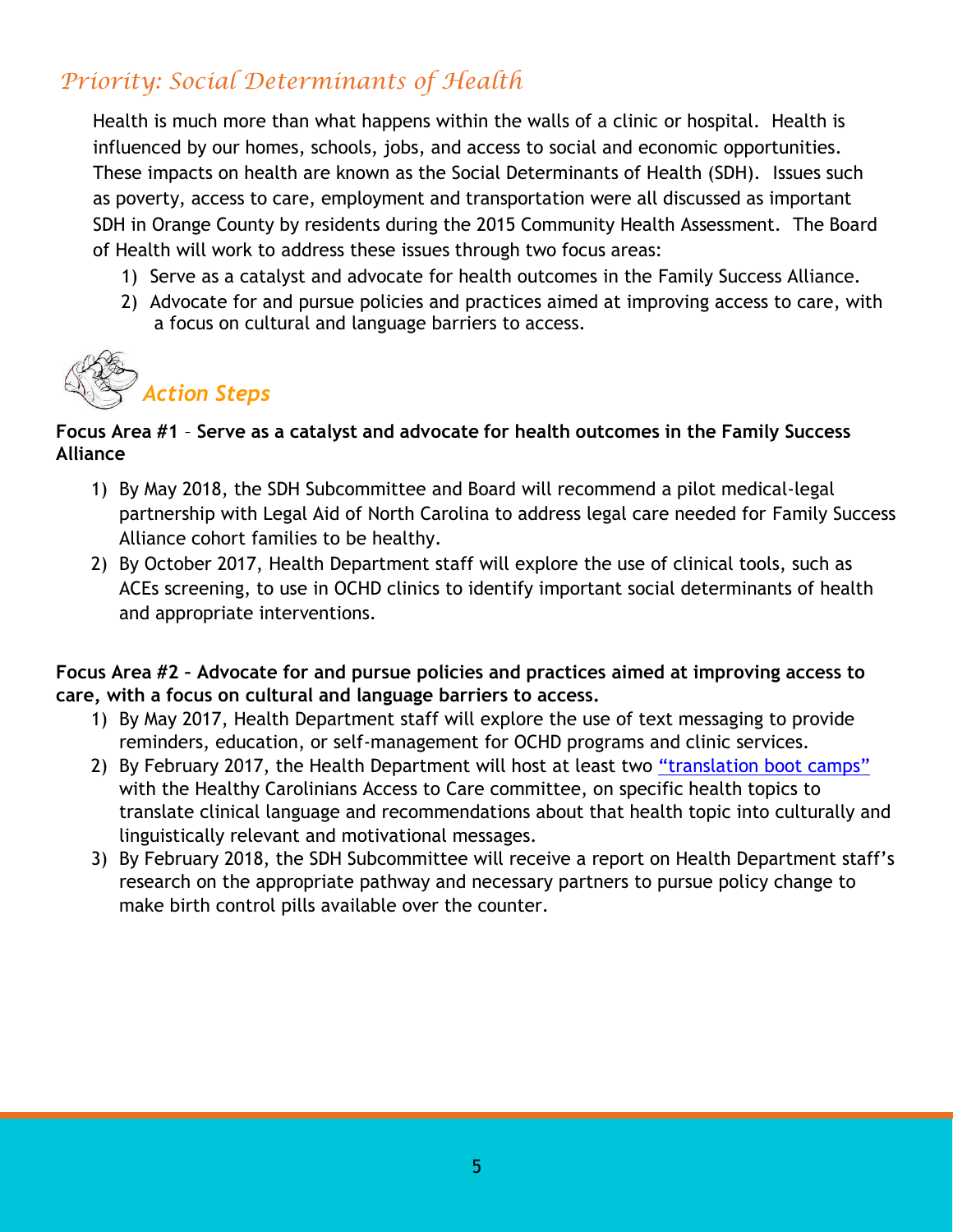### *Priority: Physical Activity and Nutrition*

Obesity remains a top health concern for Orange County adults and children. Chronic diseases are the leading cause of death in Orange County, and heavily influenced by physical activity and nutrition. Prevention is the most effective way to address obesity and the chronic diseases related to it. Effective prevention means ensuring safe places for physical activity and access to healthy foods in all communities. The Board of Health will work to address these issues through two focus areas:

- 1) Advocate for and pursue policies, practices, and partnerships aimed at increasing access to healthy foods and safe places for physical activity.
- 2) Advocate for and pursue evidence-based policies, practices, and partnerships that increase physical activity and improve nutrition in schools.

# *Action Steps*

**Focus Area #1 – Advocate for and pursue policies, practices, and partnerships aimed at increasing access to healthy foods and safe places for physical activity.**

- 1) By May 2018, the PAN Subcommittee will explore providing incentives to food retailers to locate in and/or offer healthier food and beverage choices in underserved areas (food deserts) with the newly formed Orange County Food Policy Council.
- 2) By January 2018, Health Department staff will conduct a nutritional review of the Homestead Aquatic Center and provide policy and food labeling recommendations to increase availability and choice of healthy food options.
- 3) By May 2017, the PAN Subcommittee will explore the creation of a health app, like Be [Healthy Rockingham County,](http://www.behealthyrockinghamconc.org/) to highlight safe places for physical activity, programs, trails, and other physical activity and nutrition options in Orange County.

#### **Focus Area #2 – Advocate for and pursue evidence-based policies, practices, and partnerships that increase physical activity and improve nutrition in schools.**

- 1) By August 2017, Health Department staff will conduct an assessment of physical activity options in both school districts, including the  $#$  and  $%$  that provide in-class activity breaks, require daily PE, and have formal joint-use agreements to allow students and families to use facilities after school and on weekends [\(School Health Index\)](http://www.cdc.gov/healthyschools/shi/index.htm).
- 2) By December 2016, Health Department staff will seek a local funding partnership to provide small grants for school staff to implement in-class or other short activity breaks during the school day.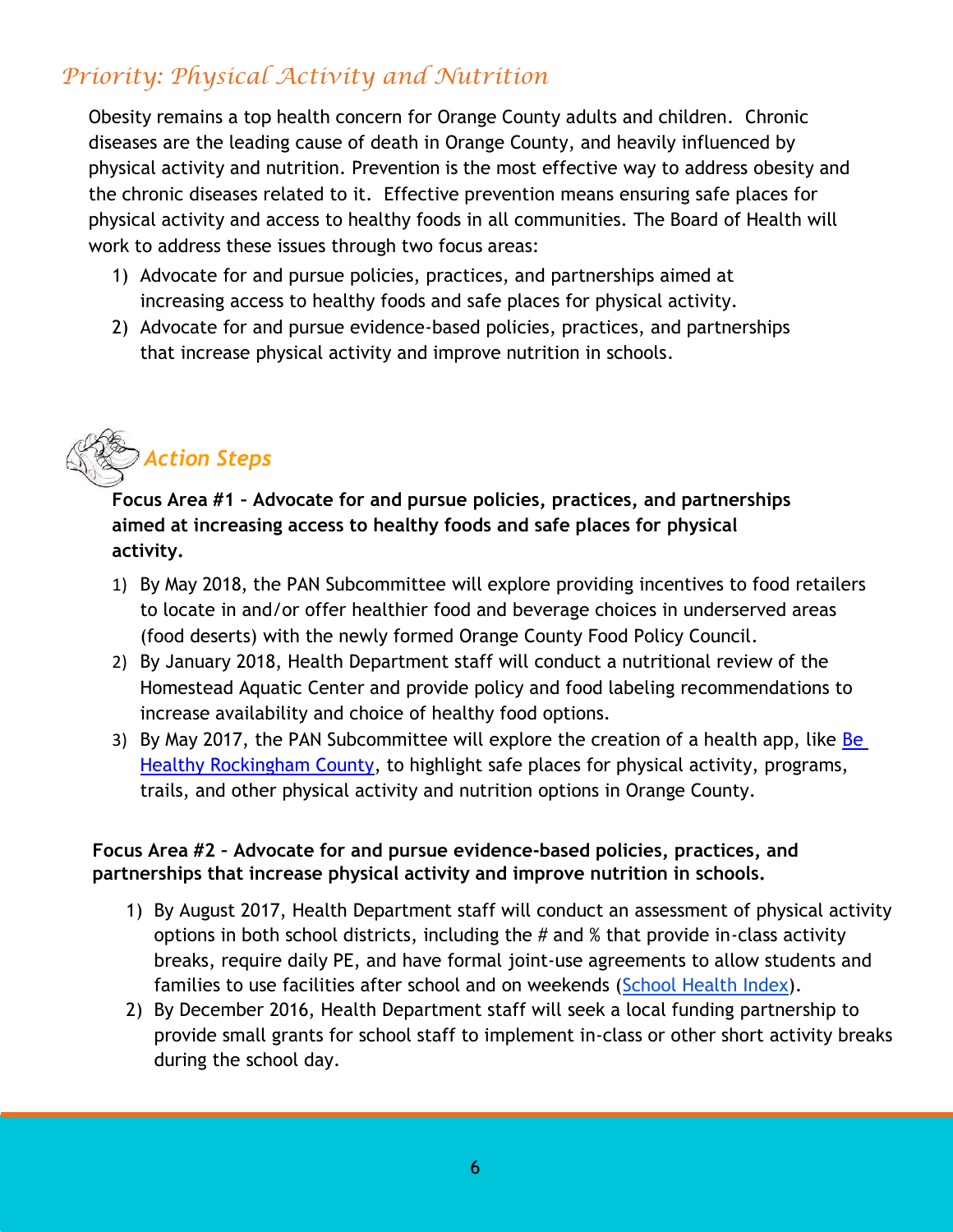### *Priority: Substance Abuse & Mental Health*

Substance abuse and mental health issues permeate local public health. From exposure to environmental tobacco smoke causing an increase in cardiovascular disease to the challenges associated with ensuring medication compliance in a depressed patient with a communicable disease, mental health and substance abuse have far-reaching health and economic impacts. Addressing these problems will take a fully engaged and active presence by all organizations serving these clients. The Board of Health will address this issue through two focus areas:

- 1) Serve as a catalyst and advocate for policies and practices that promote integrated care in the Orange County Health Department and other medical providers in the county.
- 2) Advocate for and pursue policies, practices, and partnerships that improve substance abuse and mental health services in Orange County, especially to vulnerable populations such as the homeless and those connected with the criminal justice system.



**Focus Area #1: Serve as a catalyst and advocate for policies and practices that promote integrated care in the Orange County Health Department and other medical providers in the county.**

- 1) By January 2017, the Board will receive report on progress of OCHD's integrated behavioral care program. The Board will also share this report with the Board of County Commissioners.
- 2) By June 2017, Health Department staff will investigate reimbursement barriers for primary care providers to provide and bill for Screening, Brief Intervention, and Referral to Treatment (SBIRT), telephone and face-to-face consultation with behavioral health providers, and care provided by a behavioral health and primary care provider on the same day in the same clinic.
- 3) Based on the lessons learned from 1) and 2), the Health Department will provide a presentation/training on strategies for implementation, possibly at the annual Orange County Provider breakfast, together with partners such as the NC Center of Excellence for Integrated Care and UNC Center for Excellence in Community Mental Health by April 2018.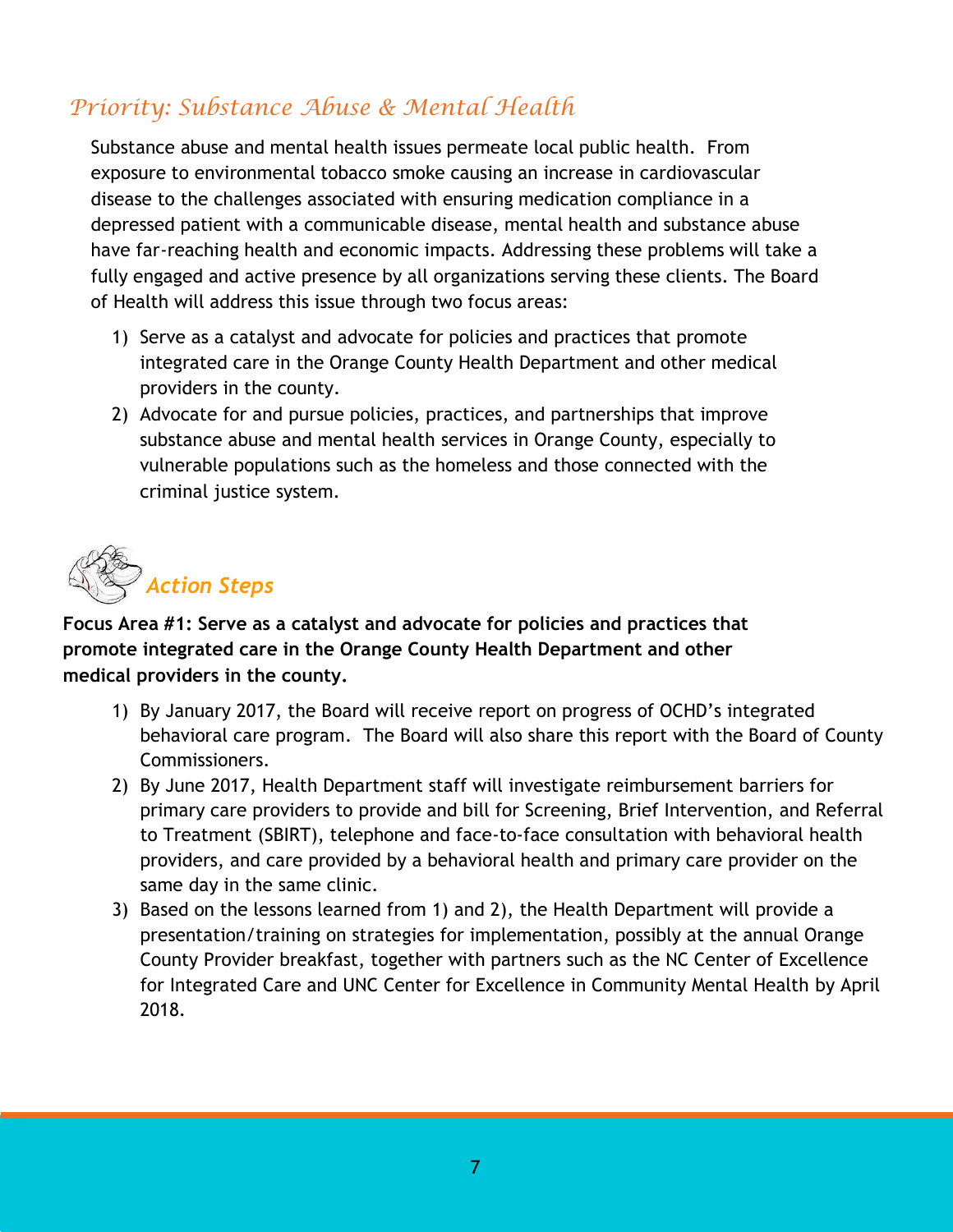**Focus Area #2: Advocate for and pursue policies, practices, and partnerships that improve substance abuse and mental health services in Orange County, especially to vulnerable populations such as the homeless and those connected with the criminal justice system.** 

- 1) By January 2017, the Board will receive an annual report on the use of county dollars invested in Cardinal Innovations Healthcare Solutions, including specified indicators of interest to the Board of Health.
- 2) By June 2017, the SAMH Subcommittee will explore with Cardinal Innovations Healthcare Solutions and other local mental health stakeholders the evidence-base and feasibility of mental health screening and referral kiosks in target community locations.
- 3) By June 2018, Health Department staff will partner with criminal justice and jail partners to explore a pilot system to ensure continuity of behavioral health care during and after incarceration.

#### *Engagement*

The Board of Health plays a key role in advocating for policies and activities that positively impact the health of Orange County residents. As a part of building an active culture of health within our county, the Board aims to have engagement with and from the community at large. The Board of Health will work to address this issue through one primary focus areas:

1) Engaging with local government, advisory boards, and the community on Board of Health strategic plan priority areas



**Focus Area #1: Actively engage with local government, advisory boards, and the community on Board of Health strategic plan priority areas.**

1) The Board will receive summaries on the activities of applicable local boards or governing bodies at meetings two times per year, or as necessary for timely board action.